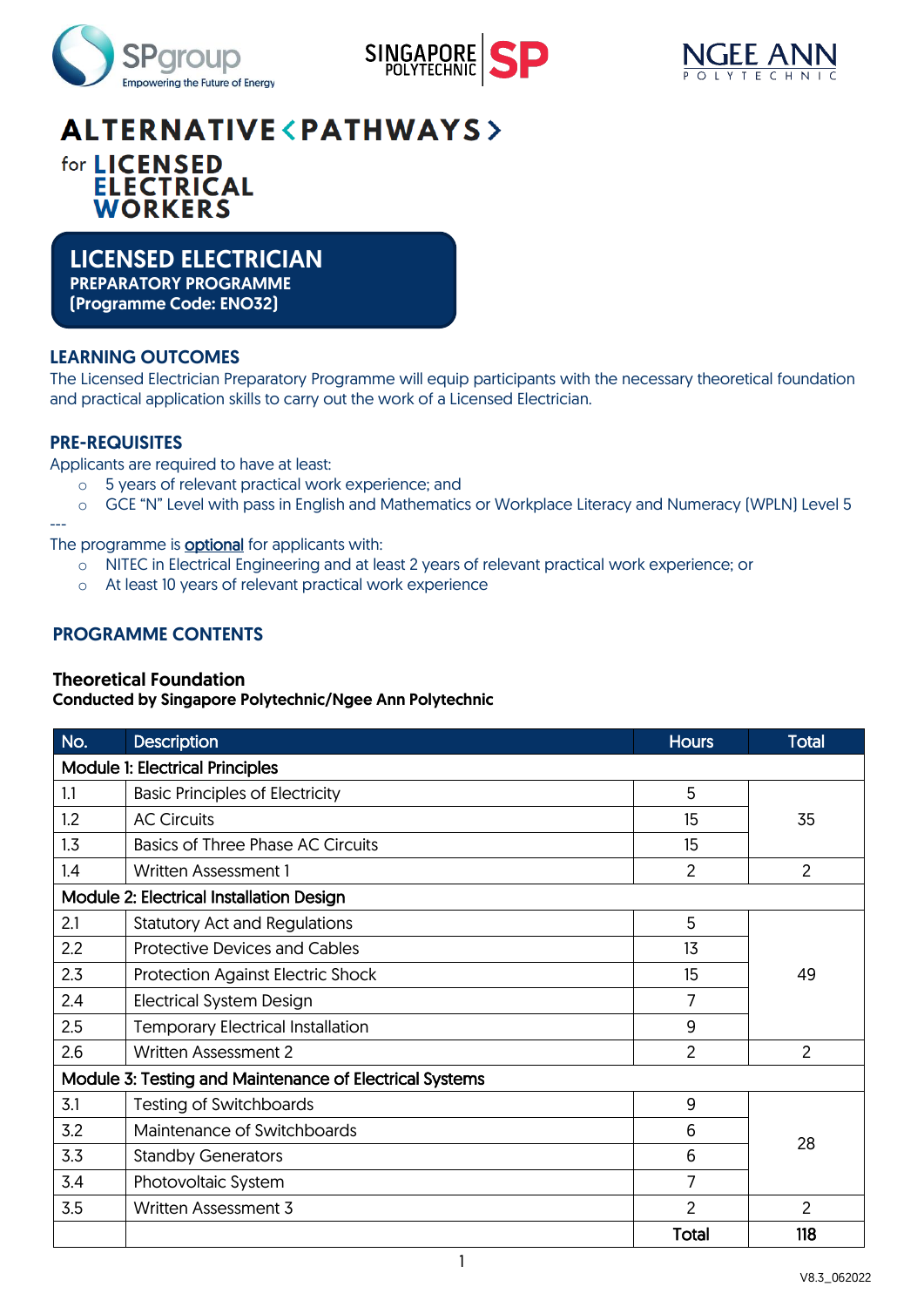





#### Practical Application

Conducted by Singapore Institute of Power and Gas

| No.                              | <b>Description</b>                                       | <b>Hours</b> | <b>Total</b> |  |  |
|----------------------------------|----------------------------------------------------------|--------------|--------------|--|--|
|                                  | Module 4: Safety and Connection Process                  |              |              |  |  |
| 4.1                              | Safety & Licensing Requirements                          | 3.5          |              |  |  |
| 4.2                              | The Supply Connection Process                            | 3.5          | 8            |  |  |
| 4.3                              | Assessment                                               | 1.0          |              |  |  |
|                                  | Module 5: Electrical Installation Less than 45kVA        |              |              |  |  |
| 5.1                              | Practical Design of Small Electrical Installation        | 10.5         |              |  |  |
| 5.2                              | Generator Supply for Small Electrical Installation       | 3.5          | 15           |  |  |
| 5.3                              | Assessment                                               | 1.0          |              |  |  |
| Module 6: Inspection and Testing |                                                          |              |              |  |  |
| 6.1                              | Safety Requirements and Tools for Inspection and Testing | 7.0          |              |  |  |
| 6.2                              | Practical Inspection and Testing of Small Installation   | 7.0          | 15           |  |  |
| 6.3                              | Assessment                                               | 1.0          |              |  |  |
|                                  |                                                          | Total        | 38           |  |  |

#### ASSESSMENT

For modules conducted by SP/NP, a written assessment will be conducted upon completion of each module. For modules conducted by SIPG, a practical assessment will be conducted upon completion of each module.

#### PROGRAMME TIMING

The programme will be conducted during weekday evenings (6.30pm – 10.00pm) and Saturdays (8.30am – 6.00pm).

#### **CERTIFICATE**

Participants who have successfully pass all theoretical and practical modules will be awarded a Certificate of Achievement jointly issued by SIPG and SP/NP.

#### EMA LICENSING COMPETENCY ASSESSMENT

The "Certificate of Achievement" is required by EMA for participants without the relevant educational qualification. Participants are required to ensure that they satisfy the relevant work experience and pass the "EMA Licensing Competency Assessment" to qualify for an Electrician's License.

Please refer to EMA website for more information on application for Electrician License: [https://elise.ema.gov.sg/elise/newworkerapplicationservlet?lic\\_type=EL](https://elise.ema.gov.sg/elise/newworkerapplicationservlet?lic_type=EL)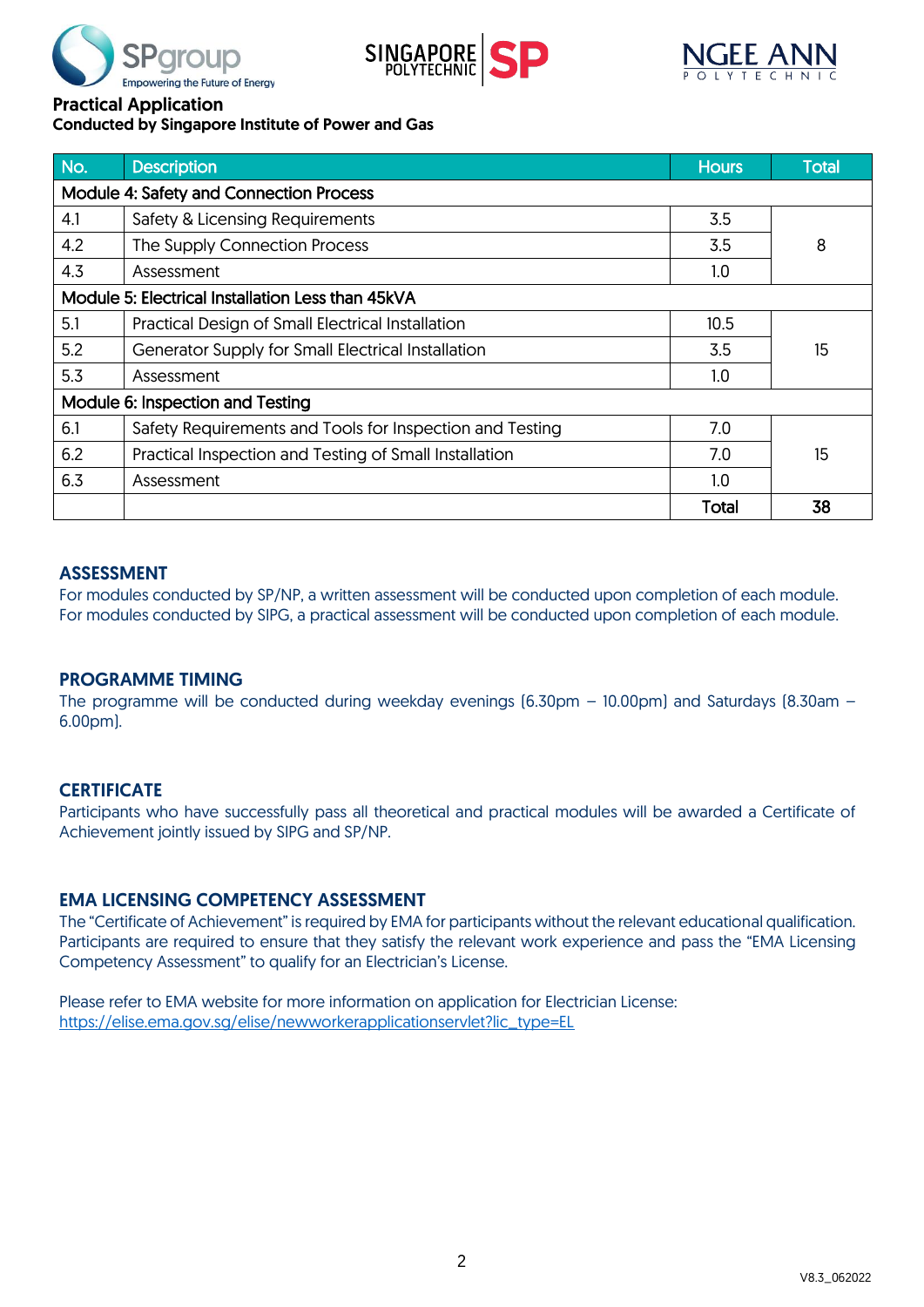





### PROGRAMME FEE

|                    |                              | Nett Fee after SSG Funding*                                                  |                                                       |                                               |  |
|--------------------|------------------------------|------------------------------------------------------------------------------|-------------------------------------------------------|-----------------------------------------------|--|
|                    | <b>Full Programme</b><br>Fee | <b>Singapore Citizens and</b><br><b>Permanent Residents</b><br><40 years old | <b>Singapore Citizens</b><br>$\geq$ 40 years old only | <b>Enhanced Training</b><br>Support for SMEs# |  |
| <b>Without GST</b> | \$8,380.00                   | \$2,514.00                                                                   | \$838.00                                              | \$838.00                                      |  |
| <b>With GST</b>    | \$8,966.60                   | \$2,689.98                                                                   | \$1,013.98                                            | \$1,013.98                                    |  |

\* Subjected to SSG's approval and changes.

# For more information on the Enhanced Training Support for Small & Medium Enterprises (SMEs) scheme, please click [here.](https://www.ssg.gov.sg/programmes-and-initiatives/funding/enhanced-training-support-for-smes1.html)

Self-sponsored applicants may use their SkillsFuture Credit (SFC) to offset the programme fee.

### PROGRAMME SCHEDULE

Next intake: Oct 2022 (Tentative)

Registration closing date: 4 weeks before programme commencement

*Application will be considered upon submission of completed application form and all necessary supporting documents. SIPG will contact the applicant after confirmation that all admission criteria are met.*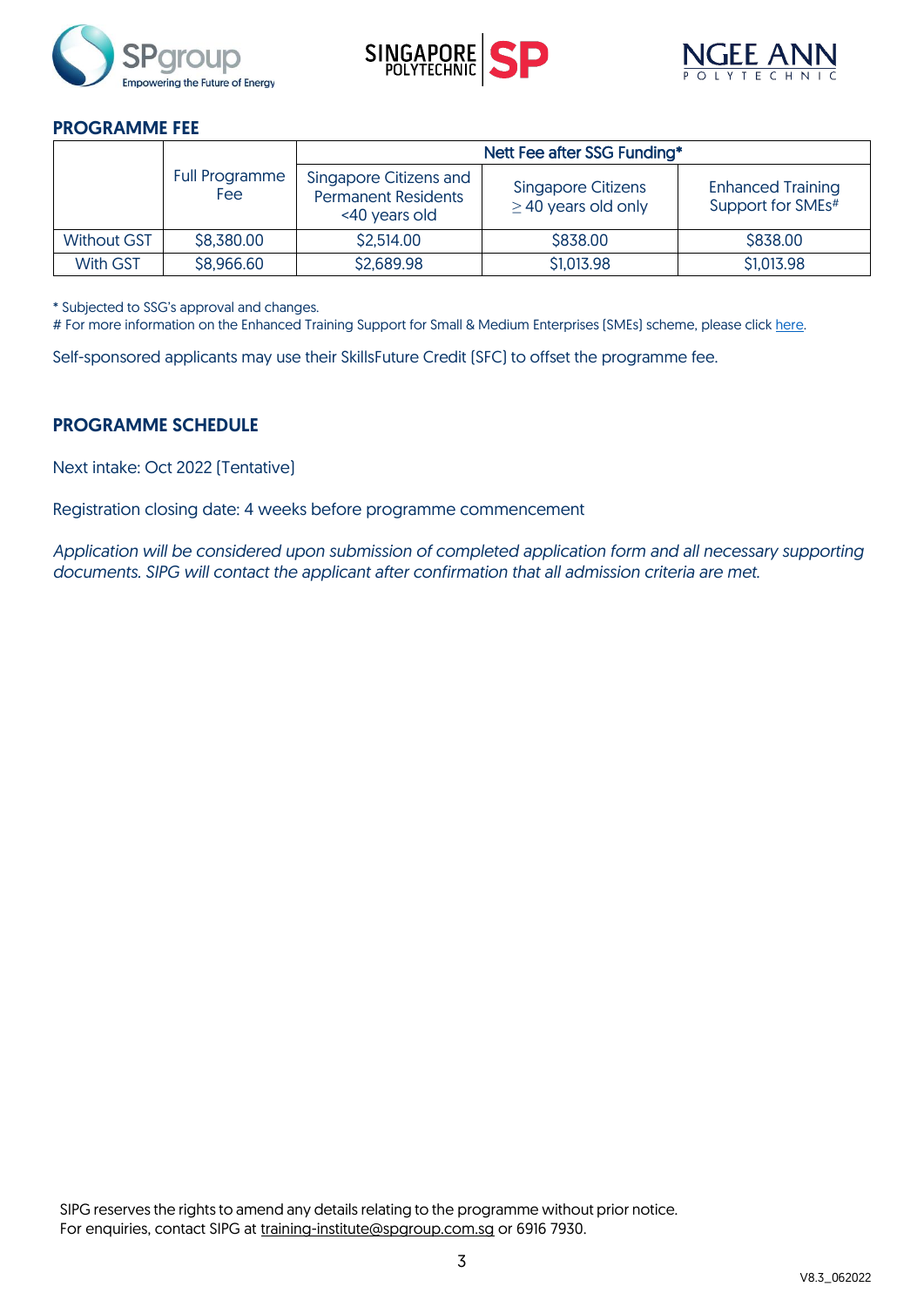





This page is intentionally left blank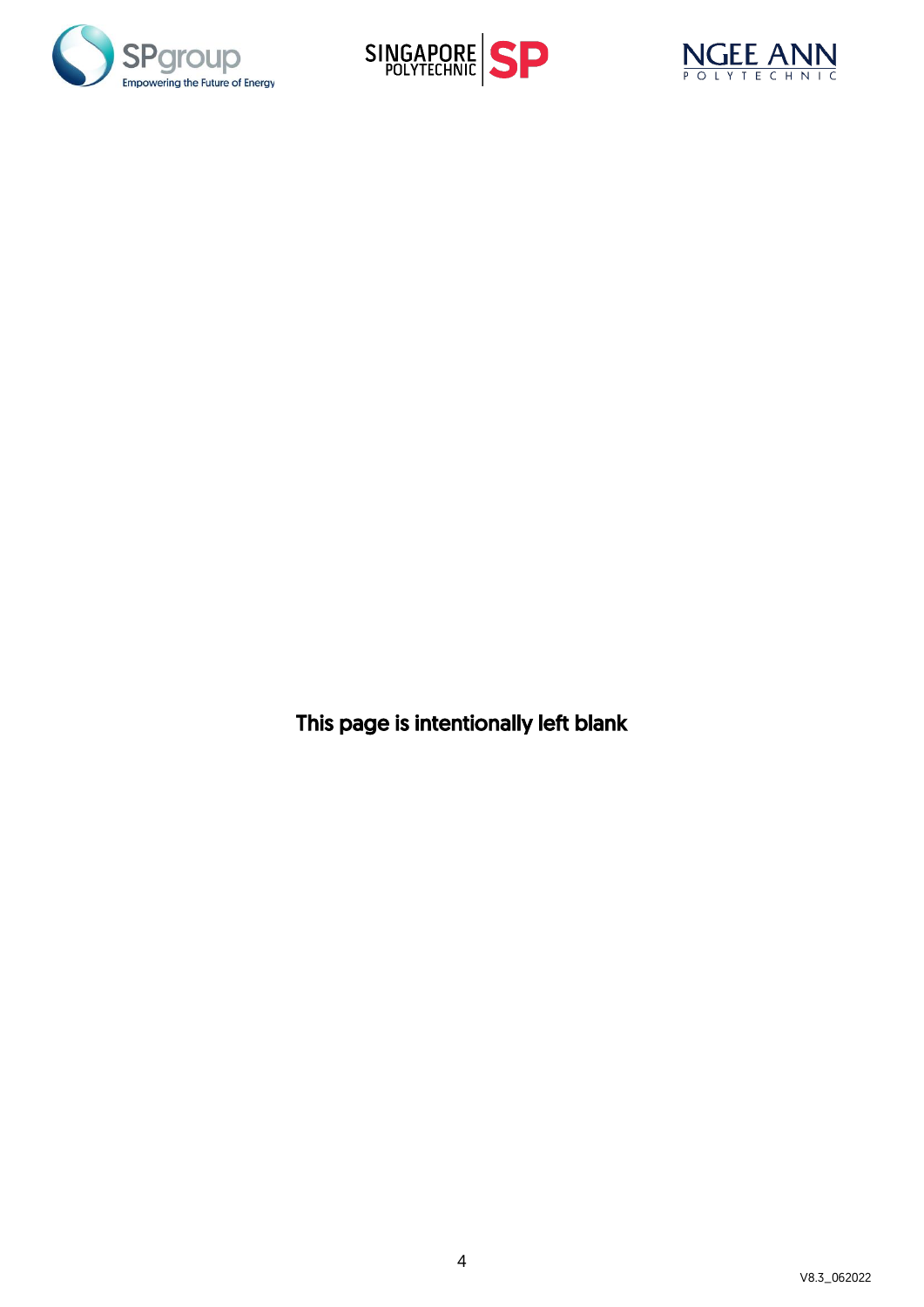





# Registration Form Licensed Electrician Preparatory Programme

| PART A: PERSONAL PARTICULARS                                       |                                                 |                      |                             |                                    |
|--------------------------------------------------------------------|-------------------------------------------------|----------------------|-----------------------------|------------------------------------|
| □ Self-Sponsored Applicant                                         | $\Box$ Company-Sponsored Applicant              |                      |                             |                                    |
| ** Full Name<br>[As in NRIC/FIN]                                   |                                                 | Gender<br>M/F        | Date of Birth<br>(dd/mm/yy] |                                    |
| ** NRIC/FIN                                                        | <b>ID Expiry</b><br>Date<br>$\text{[dd/mm/yy]}$ |                      | Race:                       | Chinese / Malay / Indian / Others: |
| ** Nationality                                                     | **Monthly Salary <sup>1</sup>                   |                      |                             |                                    |
| ** Contact Number                                                  | Email<br>Address                                |                      |                             |                                    |
| Address<br>[Residential address for self-<br>sponsored applicants) |                                                 |                      |                             |                                    |
| FOR COMPANY-SPONSORED APPLICANTS ONLY                              |                                                 |                      |                             |                                    |
| Company Name                                                       |                                                 |                      |                             |                                    |
| <b>Company Address</b>                                             |                                                 |                      |                             |                                    |
| <b>Contact Person</b>                                              |                                                 | Designation          |                             |                                    |
| <b>Contact Number</b>                                              |                                                 | <b>Email Address</b> |                             |                                    |
| <b>PART B: PRE-REQUISITES</b>                                      |                                                 |                      |                             |                                    |
| 1. Please indicate your relevant practical work experience:        |                                                 |                      |                             |                                    |
| <b>Employer Name</b>                                               | Position Held   Year of Joining                 |                      |                             | Year of Leaving                    |
|                                                                    |                                                 |                      |                             |                                    |
|                                                                    |                                                 |                      |                             |                                    |
|                                                                    |                                                 |                      |                             |                                    |
| 2. Please indicate your educational qualifications:                |                                                 |                      |                             |                                    |
| Qualification Title                                                | Name of Institute                               |                      |                             | Year Completed                     |
|                                                                    |                                                 |                      |                             |                                    |
|                                                                    |                                                 |                      |                             |                                    |
|                                                                    |                                                 |                      |                             |                                    |

<sup>&</sup>lt;sup>1</sup> Salary range:

a) Unemployed b) Below \$1,000 c) \$1,000 - \$1,499 d) \$1,500 - \$1,999 e) \$2,000 - \$2,499 f) \$2,500 - \$2,999 g) \$3,000 - \$3,499 h) \$3,500 and above

<sup>\*\*</sup> Mandatory field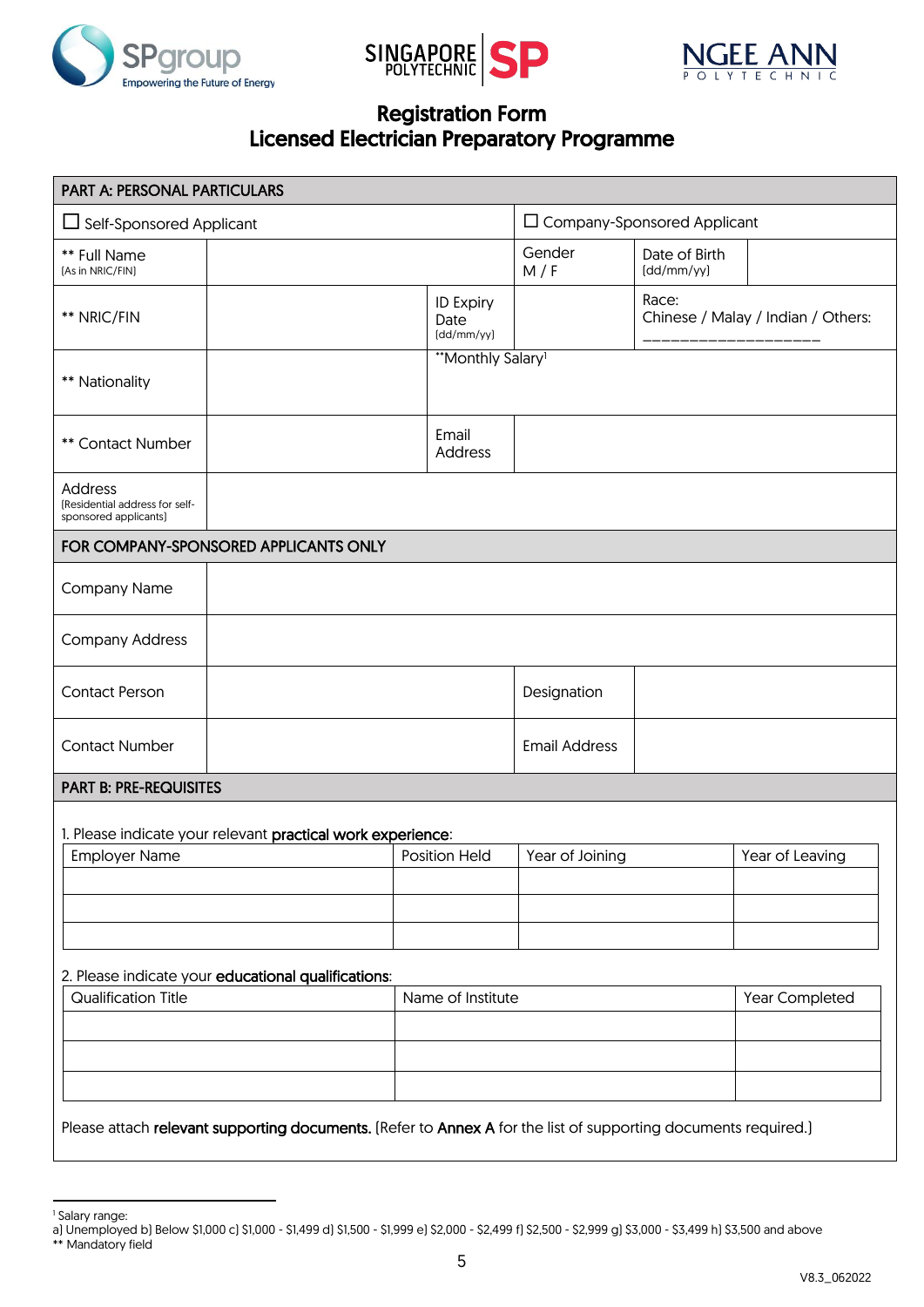





#### PART C: PAYMENT

Payment is only required after the programme has been scheduled for the applicant and applicant has confirmed his/her availability.

An invoice with the final amount (after funding, if any) will be sent to the applicant. Modes of payment will be advised at the point of issuing the invoice to the applicant.

## PART D: DECLARATION By submitting this registration form:

- I hereby declare that all information given is true and accurate;
- I acknowledge that SIPG shall not be responsible should EMA rejects my application for licensing; and
- I agree to the terms and conditions stated below.

| (i) For Self-Sponsored Application                                                                                                                                                                                                                                                                                                                                                                                                                                                                                                                                                                                                                                                                                                                                                                                                                                                                                                                                                                                                                                                                                                                                                                                                                                                                                                                                                                                                        |                                  | (ii) For Company-Sponsored Application |               |
|-------------------------------------------------------------------------------------------------------------------------------------------------------------------------------------------------------------------------------------------------------------------------------------------------------------------------------------------------------------------------------------------------------------------------------------------------------------------------------------------------------------------------------------------------------------------------------------------------------------------------------------------------------------------------------------------------------------------------------------------------------------------------------------------------------------------------------------------------------------------------------------------------------------------------------------------------------------------------------------------------------------------------------------------------------------------------------------------------------------------------------------------------------------------------------------------------------------------------------------------------------------------------------------------------------------------------------------------------------------------------------------------------------------------------------------------|----------------------------------|----------------------------------------|---------------|
| Name:                                                                                                                                                                                                                                                                                                                                                                                                                                                                                                                                                                                                                                                                                                                                                                                                                                                                                                                                                                                                                                                                                                                                                                                                                                                                                                                                                                                                                                     | Name of Authorised<br>Personnel: |                                        |               |
| Signature:                                                                                                                                                                                                                                                                                                                                                                                                                                                                                                                                                                                                                                                                                                                                                                                                                                                                                                                                                                                                                                                                                                                                                                                                                                                                                                                                                                                                                                | Signature:                       |                                        | Company Stamp |
| Date:                                                                                                                                                                                                                                                                                                                                                                                                                                                                                                                                                                                                                                                                                                                                                                                                                                                                                                                                                                                                                                                                                                                                                                                                                                                                                                                                                                                                                                     | Date:                            |                                        |               |
| <b>PART E: PERSONAL DATA PROTECTION ACT</b>                                                                                                                                                                                                                                                                                                                                                                                                                                                                                                                                                                                                                                                                                                                                                                                                                                                                                                                                                                                                                                                                                                                                                                                                                                                                                                                                                                                               |                                  |                                        |               |
| I/We acknowledge and agree that SIPG may collect, use and disclose to any third party any<br>Name:<br>and all particulars relating to my/our personal information for the purposes of<br>(i) providing the requested services in respect of the programme(s),<br>[ii] billing and account management (including debt collection or recovery);<br>Signature:<br>[iii] conducting surveys or obtaining feedback;<br>(iv) informing me/us of services and offers by SIPG, its related entities and business affiliates<br>(unless I/we duly inform you otherwise); and<br>(v) complying with all applicable laws and regulations, and business requirements.<br>Date:                                                                                                                                                                                                                                                                                                                                                                                                                                                                                                                                                                                                                                                                                                                                                                        |                                  |                                        |               |
| <b>TERMS AND CONDITIONS:</b><br>The company and individual applicant have read and understood the terms of the programme information and registration form.<br>1<br>The information collected on this form is used for programme registration, account servicing of programme-related activities and/or for application of programme-<br>2)<br>related funding to appropriate funding agencies.<br>This registration form must be submitted to SIPG at least 4 weeks before programme commencement.<br>3)<br>Payment must be made to SIPG before programme commencement.<br>41<br>SIPG reserves the right to amend any details relating to the programme without any prior notice.<br>5)<br>6)<br>Request for withdrawal must be made in writing and are subject to approval by SIPG.<br>>5 working days before programme commencement<br>Less than 5 working days before programme commencement<br>Request for transfer/replacement must be made in writing at least 5 working days before programme commencement and is subject to approval by SIPG. SIPG<br>71<br>reserves the right to impose an administration fee for such requests.<br>Trainee shall be bound by the terms and conditions of any applicable funding scheme as approved by SIPG.<br>81<br>In the event that the trainee fails to meet any of the requirements set under the funding scheme or has been granted funding for the same programme before, thereby<br>91 | : 100% refund.<br>: no refund.   |                                        |               |

resulting that his/her funding application is rejected, the trainee is liable to pay the balance of the full programme fee to SIPG.

10) Photographs of trainees may be taken at the event for SIPG's marketing materials and other publication